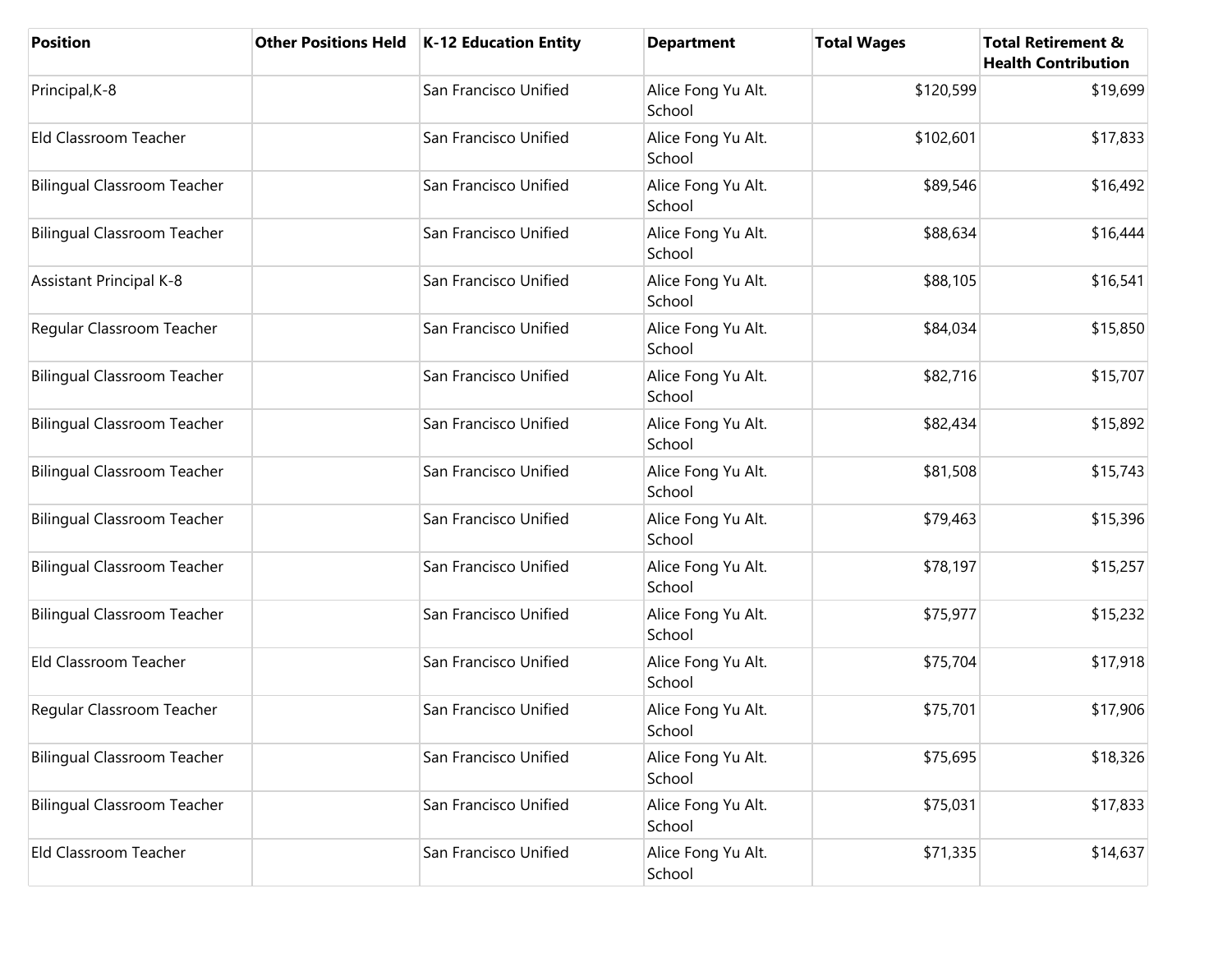| Mild/Moderate Rs/Sdc                        |                                                                     | San Francisco Unified | Alice Fong Yu Alt.<br>School | \$68,700 | \$17,824 |
|---------------------------------------------|---------------------------------------------------------------------|-----------------------|------------------------------|----------|----------|
| <b>Bilingual Classroom Teacher</b>          |                                                                     | San Francisco Unified | Alice Fong Yu Alt.<br>School | \$68,660 | \$13,276 |
| Counselor                                   | Counselor                                                           | San Francisco Unified | Alice Fong Yu Alt.<br>School | \$62,878 | \$10,362 |
| <b>Bilingual Classroom Teacher</b>          |                                                                     | San Francisco Unified | Alice Fong Yu Alt.<br>School | \$61,103 | \$13,615 |
| <b>Bilingual Classroom Teacher</b>          |                                                                     | San Francisco Unified | Alice Fong Yu Alt.<br>School | \$59,814 | \$13,665 |
| <b>Bilingual Classroom Teacher</b>          |                                                                     | San Francisco Unified | Alice Fong Yu Alt.<br>School | \$57,655 | \$16,124 |
| <b>Bilingual Classroom Teacher</b>          |                                                                     | San Francisco Unified | Alice Fong Yu Alt.<br>School | \$55,425 | \$13,081 |
| Custodian                                   |                                                                     | San Francisco Unified | Alice Fong Yu Alt.<br>School | \$53,119 | \$21,048 |
| Eld Classroom Teacher                       |                                                                     | San Francisco Unified | Alice Fong Yu Alt.<br>School | \$53,112 | \$12,869 |
| <b>Bilingual Classroom Teacher</b>          | Eld Classroom Teacher                                               | San Francisco Unified | Alice Fong Yu Alt.<br>School | \$50,746 | \$12,628 |
| Regular Classroom Teacher                   |                                                                     | San Francisco Unified | Alice Fong Yu Alt.<br>School | \$50,208 | \$9,094  |
| Senior Clerk Typist                         |                                                                     | San Francisco Unified | Alice Fong Yu Alt.<br>School | \$45,823 | \$19,195 |
| Community Rel Spec Elem<br>Advisor          | <b>Community Rel Spec</b><br>Elem Advisor,<br>Interschool Athletics | San Francisco Unified | Alice Fong Yu Alt.<br>School | \$45,050 | \$10,330 |
| <b>Bilingual Classroom Teacher</b>          |                                                                     | San Francisco Unified | Alice Fong Yu Alt.<br>School | \$30,421 | \$6,663  |
| Sped Ia Sh - All Impair                     | Sped Ia Sh - All Impair                                             | San Francisco Unified | Alice Fong Yu Alt.<br>School | \$28,728 | \$1,045  |
| Eld Classroom Teacher                       |                                                                     | San Francisco Unified | Alice Fong Yu Alt.<br>School | \$26,913 | \$6,906  |
| Sped Ia Sh - All Impair                     | Noon Monitor                                                        | San Francisco Unified | Alice Fong Yu Alt.<br>School | \$24,851 | \$7,645  |
| Instructional Aide Elem Basic:<br>Cantonese | Noon Monitor                                                        | San Francisco Unified | Alice Fong Yu Alt.<br>School | \$24,467 | \$10,864 |